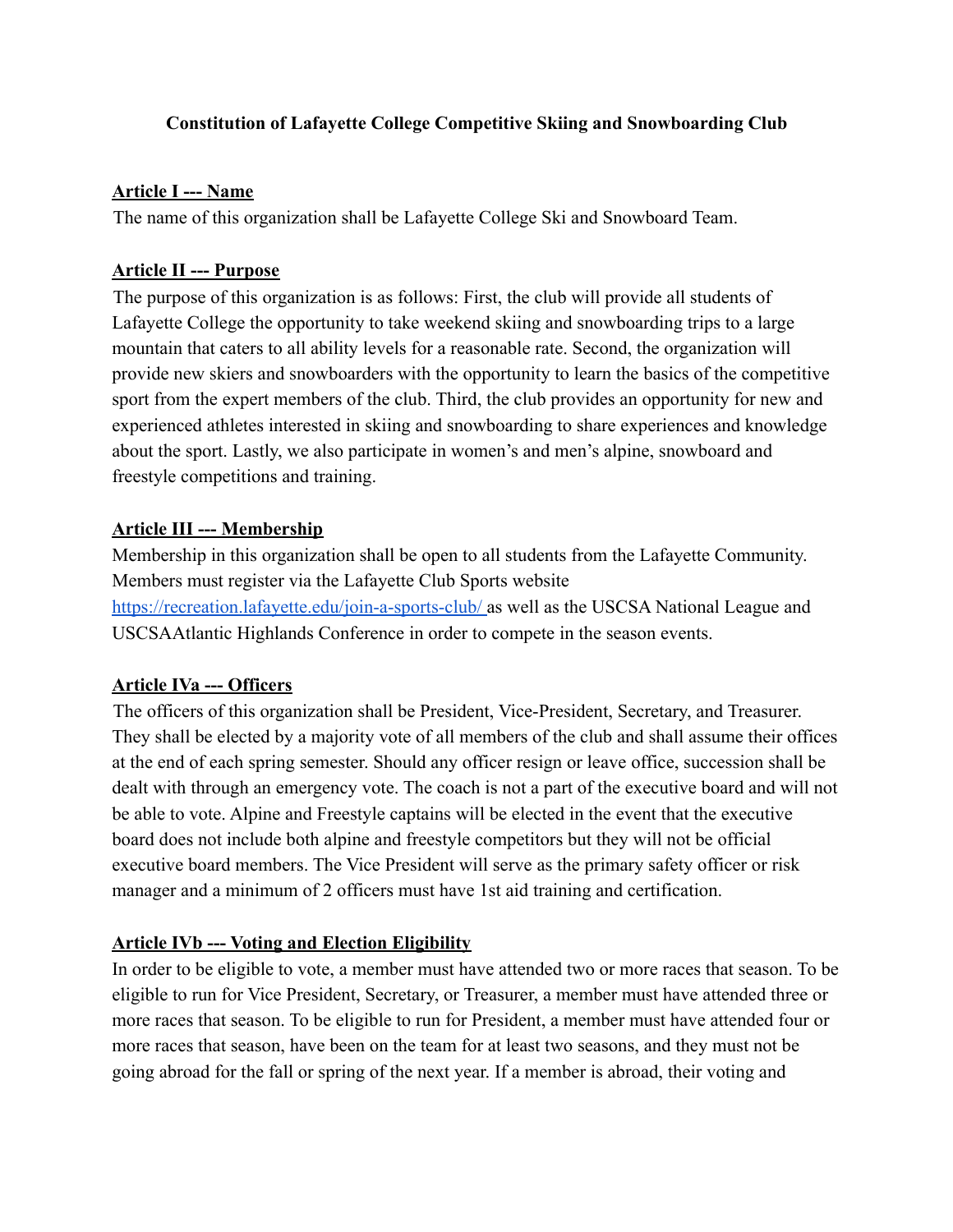election eligibility is dependent on their most recent competitive season. Members are allowed to petition their eligibility status under extenuating circumstances such as illness or injury and the executive board will evaluate and make a decision regarding their eligibility.

## **Article V --- Meetings**

This organization shall meet twice a month and there shall be at least ten meetings per year. The president shall chair each meeting, if they are unable to attend, the vice president will. A minimum of five members makes quorum, and a minimum of two board members makes quorum at a board meeting.

## **Article VI --- Procedure**

The meetings of this organization shall be conducted according to parliamentary law as defined in *Robert's Rules of Order.*

## **Article VII --- Amendments**

Amendments to the constitution can be ratified by a decision made by the executive board of the organization.

## **Article VIII --- Risk Management**

Section I Injuries: The coach and the executive board take injuries very seriously and upon injury react in accordance with the Lafayette Club Sports' first aid procedures.

Section II Finances: The treasurer is responsible for overseeing and managing the received budget of the team throughout the season. The treasurer should keep in close contact with our USCSA conference coordinator as well as the student involvement office in order to maintain timely payments.

Section III Hazing: As risk manager, the Vice President, clarifies for the team the rules and definition of hazing and oversees the prevention of such actions. Hazing is not tolerated under any circumstances. Hazing is defined as:

- Any act committed against a student who is trying to join a team that is humiliating, demeaning or endangers the student's health and safety.
- Hazing occurs regardless of consent or willingness to participate. If you chose not to take part but knew what was going on, you are part of the problem! It's called Passive Participation.
- Hazing creates a climate and environment that disregards everyone's respect and Personal dignity.

- Newcomers feel powerless to resist the veteran and upper-class members of the team. Section

IV Alcohol: As risk managers, the Vice President and any safety officers present, are responsible for maintaining the alcohol prohibition during Ski Team events, in accordance to the Lafayette